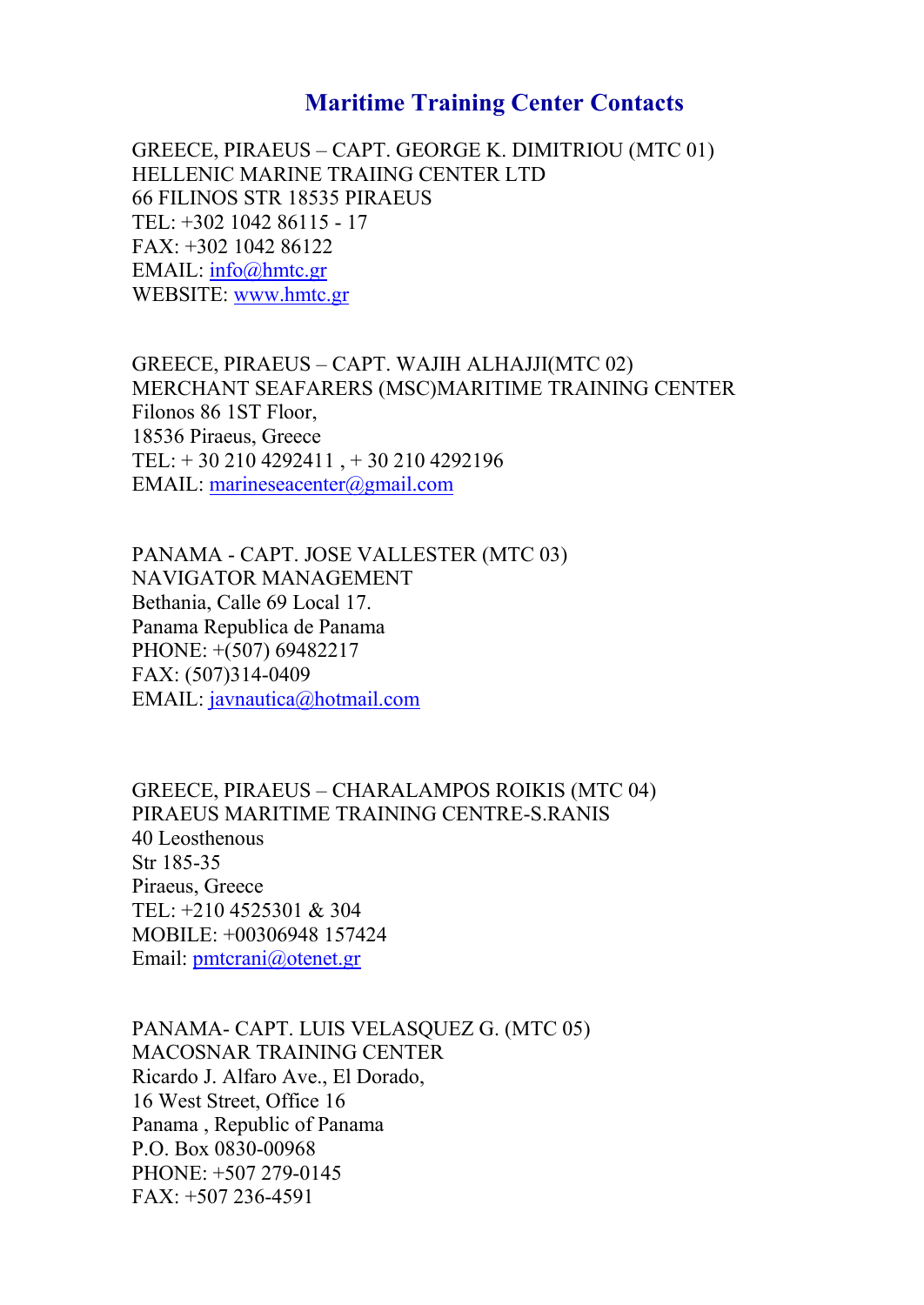EMAI<u>l[gerencia@mac](mailto:EMAIL: gerencia@macosnar.com)dIsuniasr. Vehasquez@m</u>acosnar.com WEBSITMEW w.macosn/awrwow.mmacosnartraining.com

PANAMAMS. DORIS ORO DE TORRIJOS (MTC 06) PANAMA MARITIME TRAINING SERVICES Street 77 E, No. 26, San Francisco, Panama, Republic of Panama Mailing Address:  $P-\frac{2}{3}$ 6 Bo $\Omega$  20<sup>8</sup>3 4 quilla, Panama, Rep. PHON(E5:07) -00223 /-1350310 to 1539 FAX: (507-5328266/-1350410 EMAILnfo@intermaritimeservices.com WEBSIT WE [www.intermaritime](www.intermaritimeservices.com)services.com

PANAM- MAMAGALI CEDEÑO DE TORRIJOS/JENNIFER GO MARINE TRAINING AND CERTIFICATION CENTRE 78 Street, Lexus Tower Ground Floor, San Francisco, Panama, Rep. de Panama P.O. Box-00183419, Paitilla, Panama  $PHONE: (5007552526)$ FAX: (507-5428256/-5282265 Emadcademicofficer@mtccpanama.com

PANAM-ACAPT. SAMUEL FERREIRA DE SOUSA (MTC 0 ISTHMUS TRAINING INSTITUTE Williamson Place, La Boca, Bldg. 0764 F Balboa, Panama  $P. O. B o x-10880372$ Pana, mRaep. de Panama PHONE: (5021) 2212243/2252 FAX: (5072227131/2280/2294 EMAILti@iti.com.pa WEBSITWEW.w.iti.com.pa

PANAM-MR. LUIS SALAMERO(MTC 09) SEAFARERS TR**GENINE**GR, S.A Ancon Balboa, Julio Linares Ave. 795A Bldg., Panama Rep. of Panama PHONE: (507933414  $FAX: (5070)480194$ EMAI [info@stcpan](mailto:EMAIL: info@stcpanama.net)\agma bea a b @nashcaopmanama. Website: [www.nashapan](www.nashapanama.com)ama.com

GREECE, PIRACEAUPST. BABIS PETRAKIS (MTC 10) BELIZE MARITIME TRAINING CENTER 86, Filonos Str., 4185 Bloor, GR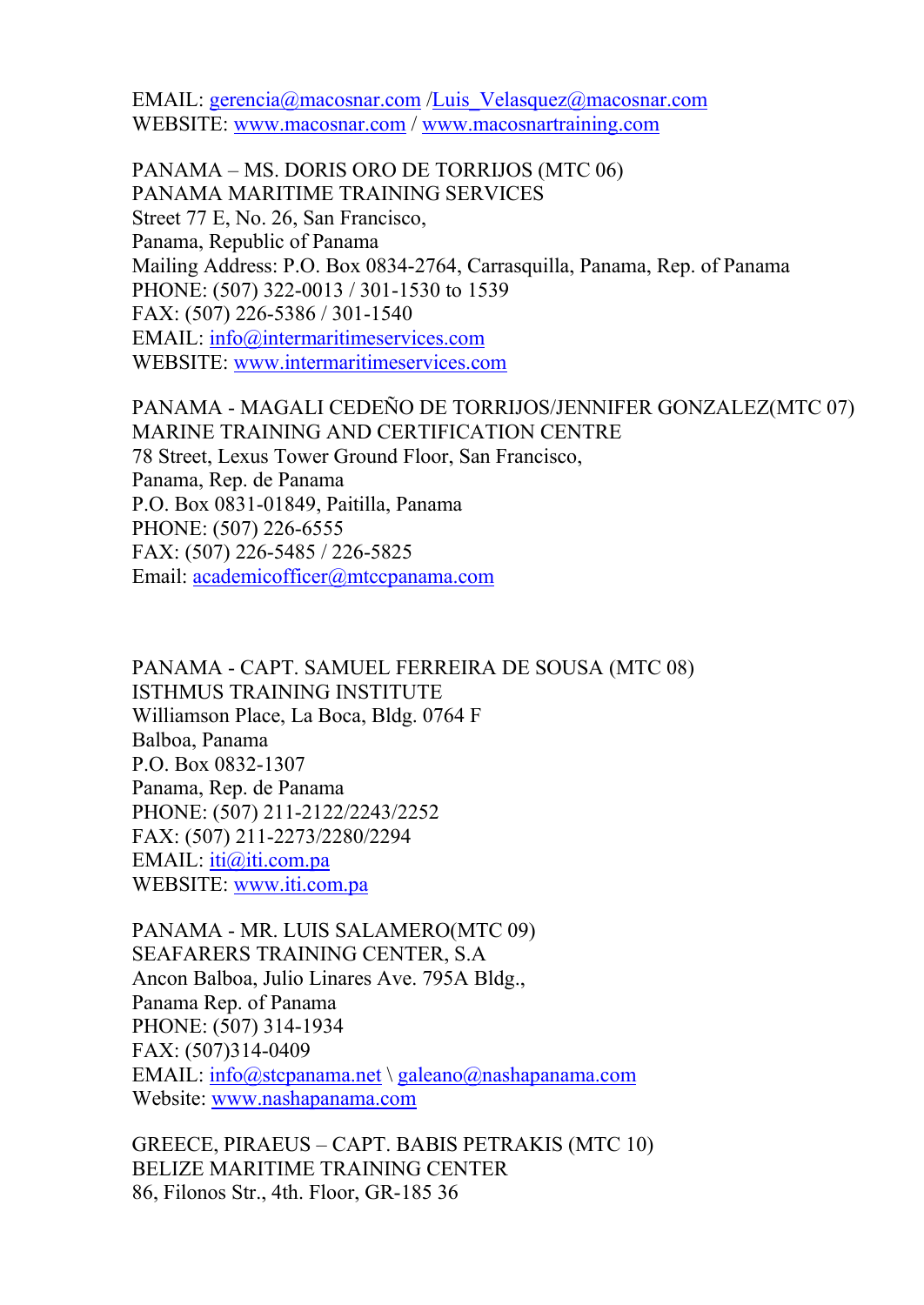Piraeus, Greece TEL: +30 210 4292 192/6/7  $FAX: +30 221 01 94 29$ EMAID: anamamc@o/tPeannetaing amtc@yahoo.com WEBSITWEW.w.panama.netfirms.com

INDIA, MUMBANTC 19) IMPERIASTINTUTE OF MARITIME STUDIES PVT. LTD. Win-@B, Flat No.203, New Mhada Colony, Near Indralok Building C , Lokandwala  $C$ ircle,  $A$ n(o $b$ heesti), Mu4n0 $b$ 0053 India TEL: (022) 26321479 FAX: (022) 26321489 MOBILE: 9821814760 / 9819859003 EMAIL: imsmumbai@gmail.com WEB[www.iim](www.iims.cc)s.cc

INDIA, MUMBCANPT. MANOJ PANDEY (MTC 20) R.A.PANDEY MARINE ACADEMY Plot no. 17/17, RSC 2, S.V.P. Nagar MHADA Layout, Versova, Andheri West, Mu4m0b0a0i5Bndia  $Tel: +632444005282527$  $FAX: +2B262320$ EMAI **[rapmarineacademy@](mailto:EMAIL: rapmarineacademy@rediffmail.com)rediffmail.com** WEBSITWEW.w.rapma.in

GEORGIGAPT. P. KHVEDELIDZE (MTC 25) BATUMI NAVIGATION TEACHING UNIVERSITY 26, TBILISI HIGHWAY MAKHINJAURI BATUMI GEORGIA Tel: +8 422 27 16 111 EMAIL[info@bntu](mailto:EMAIL: info@bntu.edu.ge)./dochulangeercury@rambler.ru

CROATIMS. RAETNA KNEZIC RAK / MS. LOREDANA BAR. OPEN UNIVERSIT-MARBARME TRAINING CENTER DRAGA 2 SIBENIK, CROATIA Tel: +385 22 201 170 FAX: +385 22 201 165 EMAILenata.knezic@libar.net